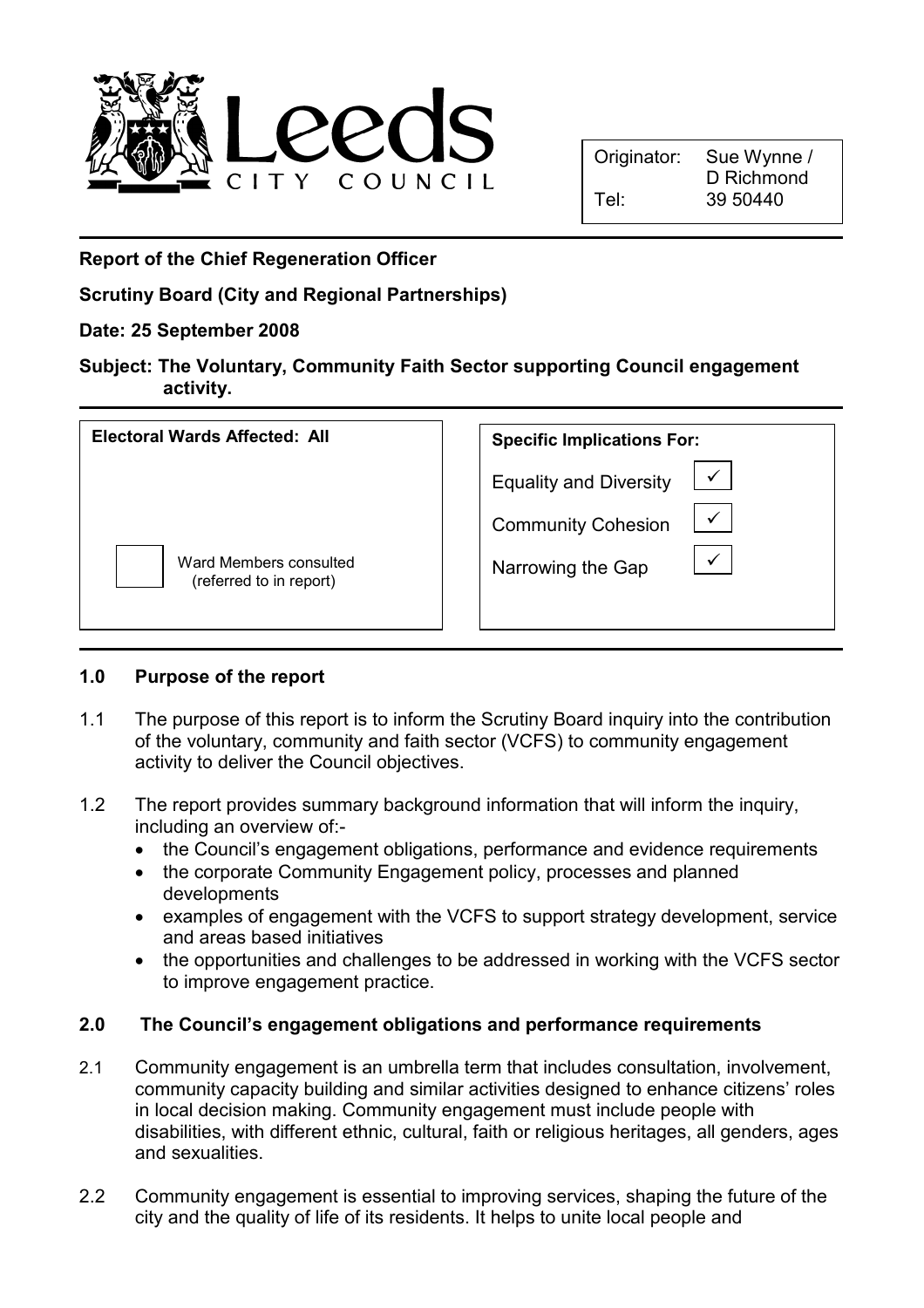communities, builds citizenship and community pride. It helps the council and its partners understand what communities want from our services.

- 2.3 The Council has a statutory responsibility to consult with our citizens, users and groups and communities. This duty has been expanded to include our partner agencies and work is ongoing to develop more localised ways of working with communities. This work is enhanced by the VCFS which is well placed to articulate community needs and priorities. The Council engages directly with VCFS organizations and networks and forums facilitated by the VCFS. The Council also engages with VCFS organisations as deliverers of services and community led activities.
- 2.4 There are a number of national and local policy drivers which inform the Council's approach to engagement including the Government's Empowerment White Paper, the Leeds Strategic Plan and the Council Community Engagement policy, all of which reflect the important role the VCFS has in articulating local needs, building the capacity of communities to engage and influence decision-making and shaping and delivering services.
- 2.5 The recently published Empowerment White Paper, 'Communities in Control: Real People, Real Power' sets out new expectations and opportunities for Local Government. These include:
	- extending the duty to involve to partner organisations
	- streamlining consultation and engagement with partners
	- supporting and promoting volunteering opportunities
	- improving access to information to support involvement
	- creating opportunities to influence  $-$  e.g. participatory budgeting, establishing neighbourhood, community or village councils
	- incentives to encourage voting
	- accountability through Scrutiny and public hearings
	- the introduction of Comprehensive Area Assessments to test and evaluate the quality of engagement and empowerment
- 2.6 In 2009, the Comprehensive Area Assessment (CAA) replaces the current Corporate Performance Assessment for measuring local authority performance and standards. The new CAA includes clear and significant focus on community engagement and specifically the equality aspects of engagement. Current guidance provided for the new CAA indicates inspectors will explore and expect to see 'how well councils engage with, involve and empower local people including through the third sector'.
- 2.7 The Leeds Strategic Plan 2008-11 incorporating the Local Area Agreement includes the following improvement priorities and targets linked to engagement and empowerment. These measures recognize the important role and contribution that the VCFS plays in the life of the city and its residents. The indicators drawn from the national indicator set are to be measured by the Place Survey. The first survey to provide a baseline from which progress will be measured will take place in the autumn 2008.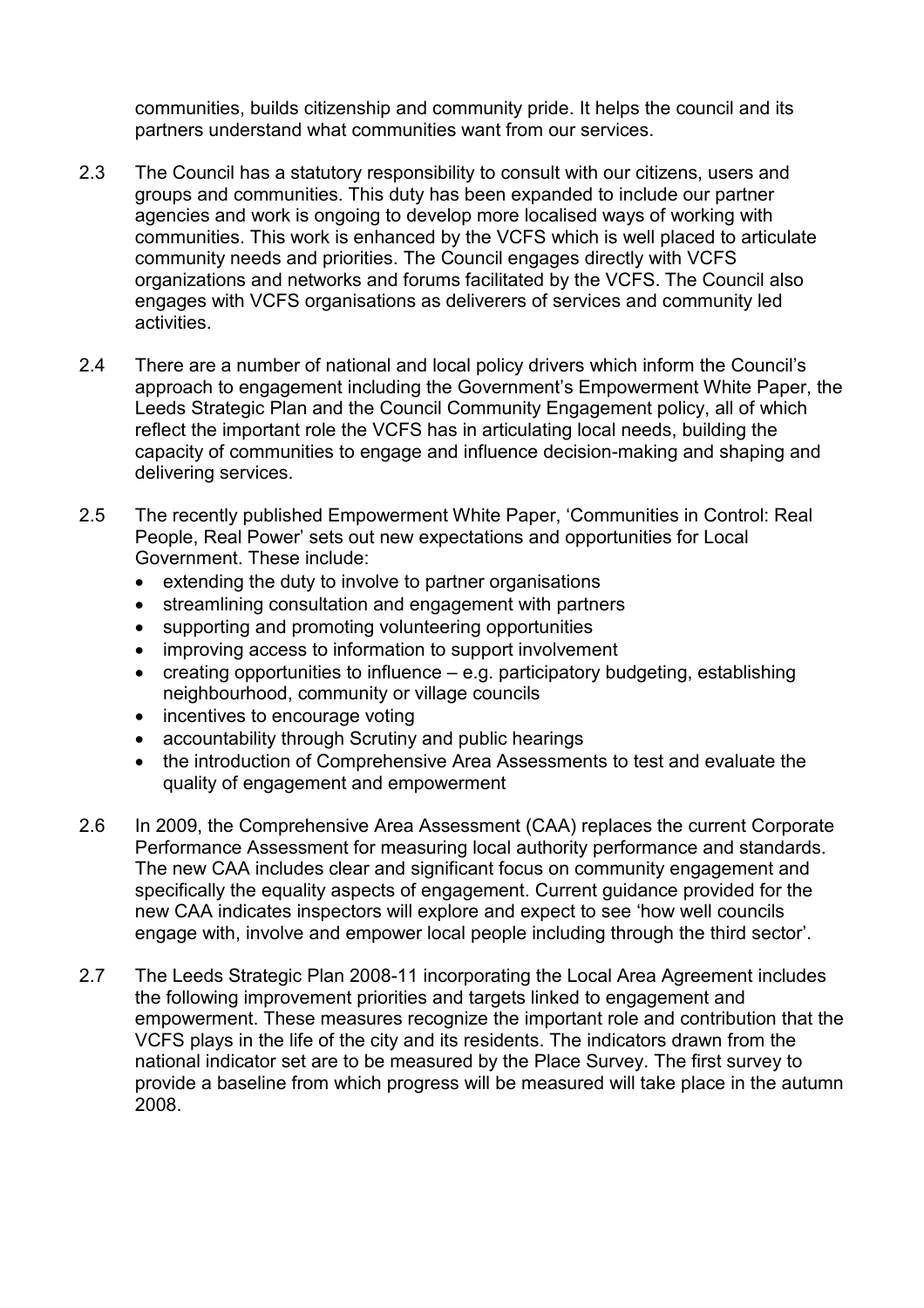| <b>Strategic Outcomes</b>                                                                                                                           |                                                                                                                                                                                         | <b>Indicators</b> |                                                                                 |
|-----------------------------------------------------------------------------------------------------------------------------------------------------|-----------------------------------------------------------------------------------------------------------------------------------------------------------------------------------------|-------------------|---------------------------------------------------------------------------------|
| More inclusive, varied and<br>vibrant communities through<br>empowering people to<br>contribute to decision making<br>and delivering local services | An increased number of local people<br>engaged in activities to meet<br>community needs and improve the<br>quality of life for local residents                                          | N <sub>16</sub>   | Participation in<br>regular<br>volunteering<br>activity                         |
|                                                                                                                                                     | An increase in the number of local<br>people that are empowered to have a<br>greater voice and influence over local<br>decision making and a greater role in<br>public service delivery | NI4               | % of people who<br>feel they can<br>influence<br>decisions in their<br>locality |
| Improved community<br>cohesion and integration<br>through meaningful<br>involvement and valuing<br>equality and diversity                           | Enable a robust and vibrant voluntary,<br>community and faith sector to<br>facilitate community activity and<br>directly deliver services                                               | NI7               | Environment for a<br>thriving third<br>sector                                   |
|                                                                                                                                                     | An increased sense of belonging and<br>pride in local neighbourhoods that<br>help to build cohesive communities                                                                         | N <sub>1</sub>    | % of people who<br>feel that they<br>belong to their<br>neighbourhood           |

#### 3.0 Corporate Policy Framework on Community Engagement

- 3.1 The Council's Community Engagement Policy and Toolkit was approved by Executive Board in December 2006. The policy sets out the Council's strategic approach to engagement and consultation which consists of four key components:
	- a corporate Community Engagement Policy
	- a corporate Community Engagement Toolkit
	- a council-wide community engagement networking group
	- an on-line consultation portal and information database These components are all linked and complement each other and form an overall

approach towards joined-up community engagement. The document can be viewed at http://intranet.leeds.gov.uk/Interest\_Areas/Corporate\_communications/Consultation\_. aspx

- 3.2 The Council aims to achieve Level 4 of the Equality Standard for Local Government by December 2008. The Equality Standard is an evidence based assessment framework setting out expectations and benchmarks under a number of key headings: Leadership, Impact Assessments, Monitoring, Consultation, Employment and Procurement. The Standard overlaps with and sets challenges for the engagement agenda. The Council will need to demonstrate that it is monitoring and can evidence who it engages with, to ensure that all appropriate stakeholder communities are involved. Equality is a key element of the new CAA framework. The inspection will consider how well public services are meeting (and knowing) the needs of the diverse groups within communities; and focus on whether groups and individuals that can be subject to discrimination and prejudice receive equitable outcomes.
- 3.3 The Council's Equality Team is developing a Corporate Equality Assembly and Equality Hubs. These will provide opportunities to engage with a city-wide sounding board for some equality strands. This will not be an appropriate engagement route in all cases and other ways of engaging with diverse and minority communities may need to be explored in specific geographical and thematic areas. Using voluntary, community and faith organisations as facilitators and routes to some communities may be appropriate but will need encouraging and supporting where services have no experience or links.
- 3.4 Relationships between the Council and VCFS are embodied in the Compact for Leeds. Launched in 2003, this document is a voluntary agreement to improve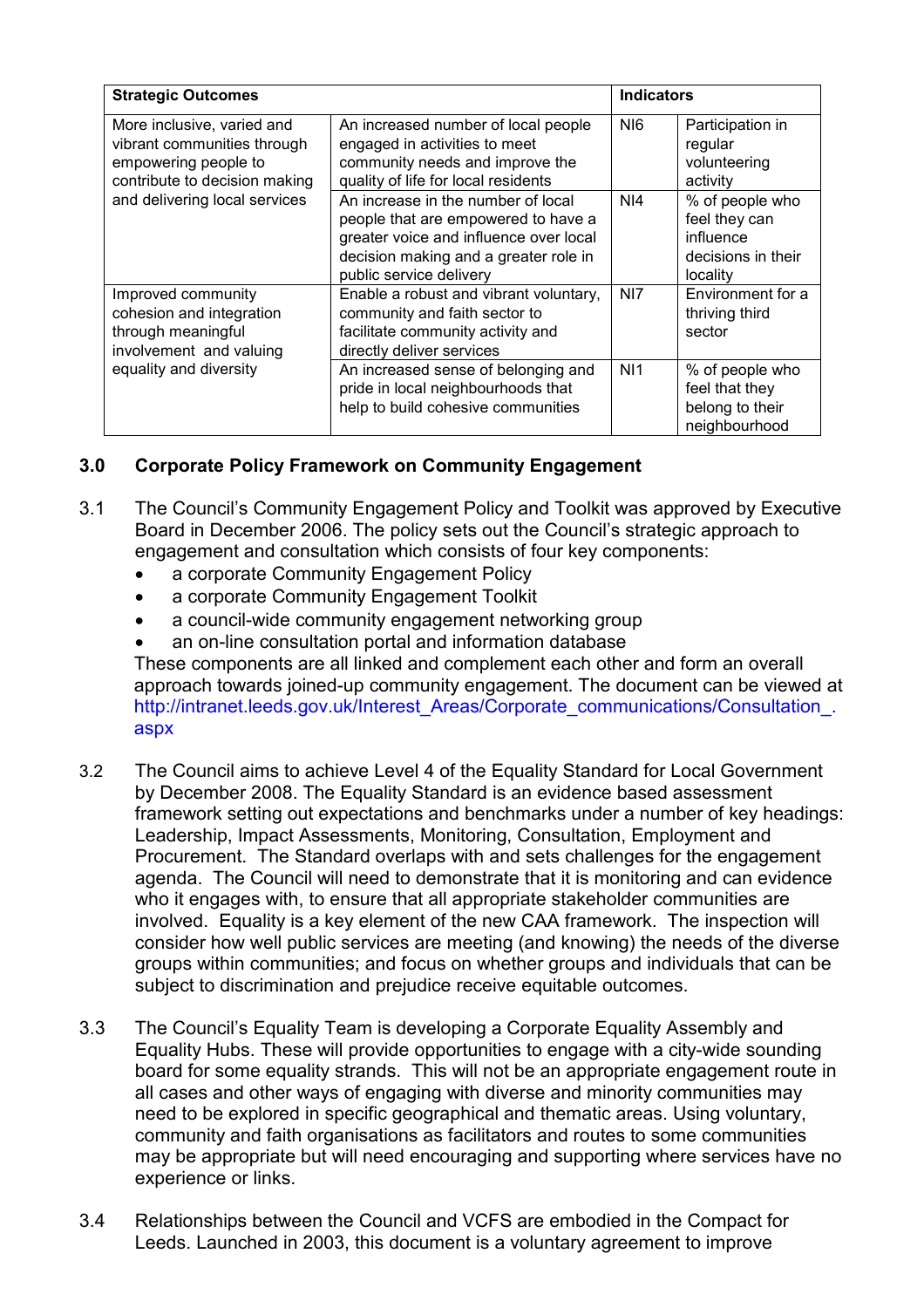relations between public and voluntary, community and faith sector partners in Leeds. It sets out a framework to facilitate better working and is built around the four key principles of:

- Promoting equal partnerships
- Encouraging effective use of resources
- Recognising and valuing volunteering and community activity
- Improving the quality of communication, consultation and information exchange The Council actively supports work with the sector to review and update the codes of conduct contained within the agreement.
- 3.5 Within the VCFS sector in Leeds there are over 3,000 organisations and a large number of these organisations support and facilitate community engagement both formally and informally. A number of organisations provide a representative role at a city-wide level engaging in work to support the development of city-wide plans and policies, whilst others have a specific service, community of interest or neighbourhood focus. The following sections aim to provide examples of these approaches.

#### 4.0 Engagement with the VCFS to support strategic developments

- 4.1 The Local Government and Public Involvement in Heath Act set out a stronger role for local government in leading their communities and bringing services together to address such challenges working closely with their partners. The VCFS is a key partner in this 'place shaping' role helping the Council to answer the question what are the biggest challenges facing the city and what are we going to do about them.
- 4.2 The VCFS represent the views of service users and residents throughout the city in local forums and bodies at strategic and key decision making levels in the city. Over 100 VCFS sector representatives participate in the partnership and strategy groups of the Leeds Initiative, the city's local strategic partnership. The development of the Sustainable Community Strategy, the Vision for Leeds, and Leeds Strategic Plan 2008-11 including the development of the Local Area Agreement (LAA) could not have been achieved without a robust VCFS framework that speaks for and represent citizens and service users. The partnerships, both with and within the sector, have been strengthened through the work to develop the current LAA supported by Leeds Voice. The process enabled the VCFS to engage equally and consistently in the design process resulting in the identification of the sector's key contributions for each of the new priorities and indicators.
- 4.3 The Narrowing the Gap Board of the Leeds Initiative has recognized the importance to the City of maintaining a vibrant and thriving VCFS and has recently established a new partnership group to support the sector, the VCFS High Level Strategy Group. The group will be a vehicle for developing and securing a consensus approach to policies, strategies and action which will enable the VCF sector to contribute to the delivery of the Leeds Strategic Plan 2008-11. The Group will have a focus on the service improvement priorities of community engagement, active citizenship and a thriving VCF sector. The terms of reference and the outline work programme are attached at appendix 1.

#### 5.0 Engagement with the VCFS to support service development and implementation

5.1 There is considerable engagement activity led by Council services taking place on a daily basis. Engagement can be with individual citizens and or with and through voluntary, community and faith sector groups to extend the reach and effectiveness of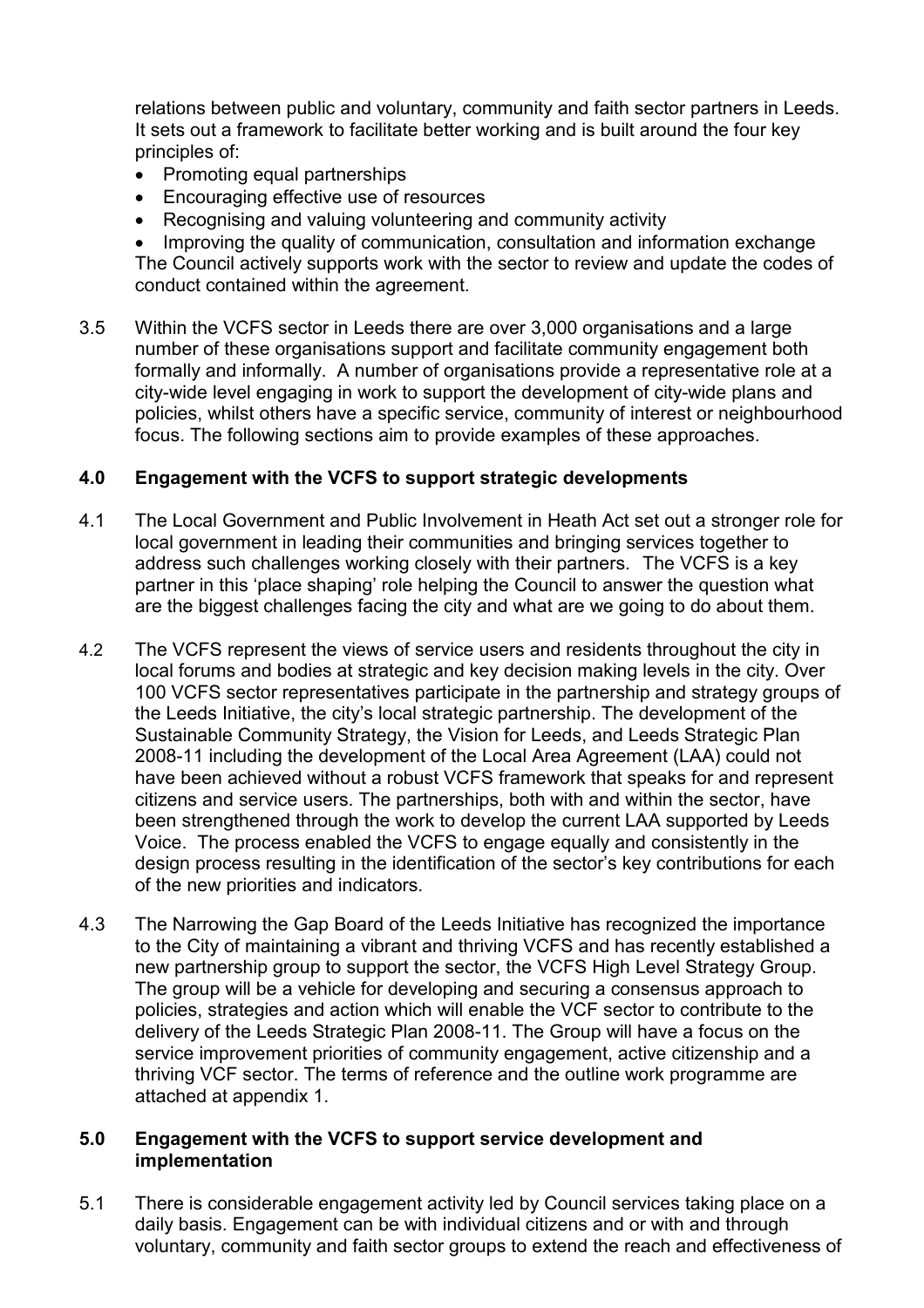this activity. It would not be possible to detail all the engagement activity involving the VCFS, therefore a sample of these activities have been provided at Appendix 2 using examples provided by Children Services and Adult Social Services.

5.2 Children's Services has worked with VCFS organisations to develop more creative ways in which to engage with children and young people from different backgrounds and communities across the city. The examples provided by Adult Social Services demonstrate engagement activity from consultation with service users, involvement in strategy and service development and redesign, through to involvement in decisionmaking to commission services.

#### 6.0 Engagement with the VCFS to support Area based Initiatives

- 6.1 There are a range of engagement activities described at Appendix 3 that have been employed to support the work of the Area Committees in South Leeds. These provide an indication of the VCFS involvement in area based community engagement activities. These include the VCFS brokering community engagement and influencing service delivery at the local level; undertaking commissioned community engagement activity; and contributing to Area Delivery Plan priorities and outcomes.
- 6.2 The review of Area Working considered by Executive Board in July 2008 set out the need for Area Community Engagement Plans that will set out the planned engagement activity for an area. This will include the production of a community profile; a calendar of planned communication and engagement activity; and an annual report will provide the Area Committees with an overview of the engagement activity along with key outcomes delivered in their wards over the last year and the forward plan for the year ahead. This planned approach provides an opportunity to consider and plan for the involvement of VCFS organizations in the delivery of this activity.

#### 7.0 The potential opportunities and challenges of working with the VCFS organizations to enhance community engagement.

- 7.1 Working with the VCF sector to promote and deliver engagement activity is well established in Leeds and the sector has a real role to play. Arrangements are in place that involve the VCFS at a city-wide level with representation through Leeds Voice on the Leeds Initiative, the local strategic partnership; at a service level there is a wide range of partnership with service specific expertise; and at a locality level, each of the area committees have varying mechanisms for engaging with the sector to reflect the needs of their communities and skills of the local VCFS groups.
- 7.2 A key benefit of working with the VCFS to improve and enhance community consultation and engagement is that VCFS groups are generally community based and have direct contact with large numbers of local people, some of which focus on those groups who can be 'hard to reach'. The sector can offer a means for improving the targeting of engagement and extending its reach. However, further work is required in some thematic and geographical areas to map the available resource and expertise to maximize its potential impact.
- 7.3 A number of VCFS groups either directly employ community development workers or have developed within their organization skills and knowledge about the needs and aspirations of particular communities of interest or place. These organizations are often able to resource at short notice and for restricted periods, short term engagement activity, which the council would find difficult.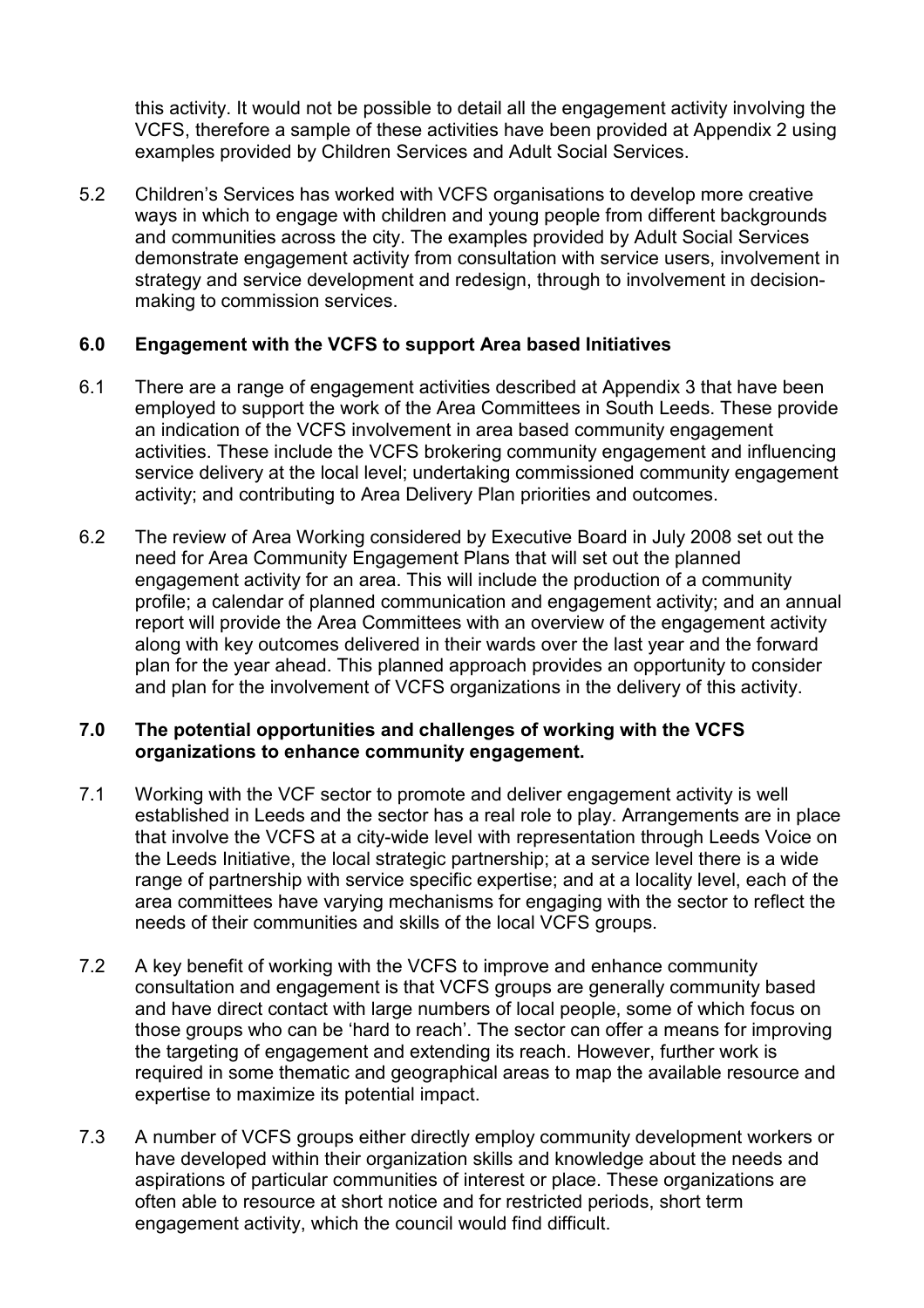- 7.4 The fact that some VCFS organisations have a particular image and reputation in the locality, can sometimes be harnessed to improve engagement. However, this can present difficulties, if for example a particular group is perceived as working primarily on behalf of one section of the community.
- 7.5 Potential difficulties in utilising the VCF sector can include concerns that the introduction of a third party has the potential to cause confusion or anxiety on behalf of members of the public, particularly if sensitive information is involved. The paucity of groups in some areas may mean it is difficult to cover a particular geography and organisations may overstretch their capacity. Other difficulties can arise from differences in approach and ethos between groups and the council, and problems relating to complexity and delay in commissioning groups.
- 7.6 The size, diversity and complexity of the VCFS in Leeds means that sometimes it is difficult for service managers to identify which groups are best placed to support and deliver engagement activity. The potential exists to improve and strengthen leadership and collaborative arrangements within the sector to improve the service offer to the Council and its partners and for Council service managers to use the skills and knowledge of the sector to greater effect.
- 7.7 The Council and the VCFS have distinct but complimentary roles in engagement. The potential conflict of interest for VCFS groups involved in representing both the views of their clients and networks and managing their services and meeting organisational needs must be recognised. The Council has a responsibility for engaging with all its residents and stakeholders and for ensuring that the engagement activity meets its objectives to inform service improvements.
- 7.8 The VCFS sector has been responding to a number of changes in the external environment. This includes the ending of a number of external discretionary grant programmes; a shift in the funding priorities of other programmes; and public sector partners moving to a commissioning approach which can require a changed approach from those seeking resources. The Council and its partners are also subject to changing central government expectations and periodically review and revise their priorities and arrangements to deliver on these. This can create both challenges in terms of managing change but also new opportunities for agencies to work together. To enable the meaningful involvement of the VCFS in delivering community engagement during such periods of change, may require that more training and support is made available to the sector.

#### 8.0 Recommendation

Members of the Scrutiny Board are asked to note and comment on:-

- the community engagement duties of the Council and the related service improvement priorities contained in the Leeds Strategic Plan 2008-11,
- the summary of community engagement activities supported and delivered by VCFS organisations at a city-wide, service and locality level
- the key opportunities and challenges to be addressed in working with VCFS organisations to engage with communities.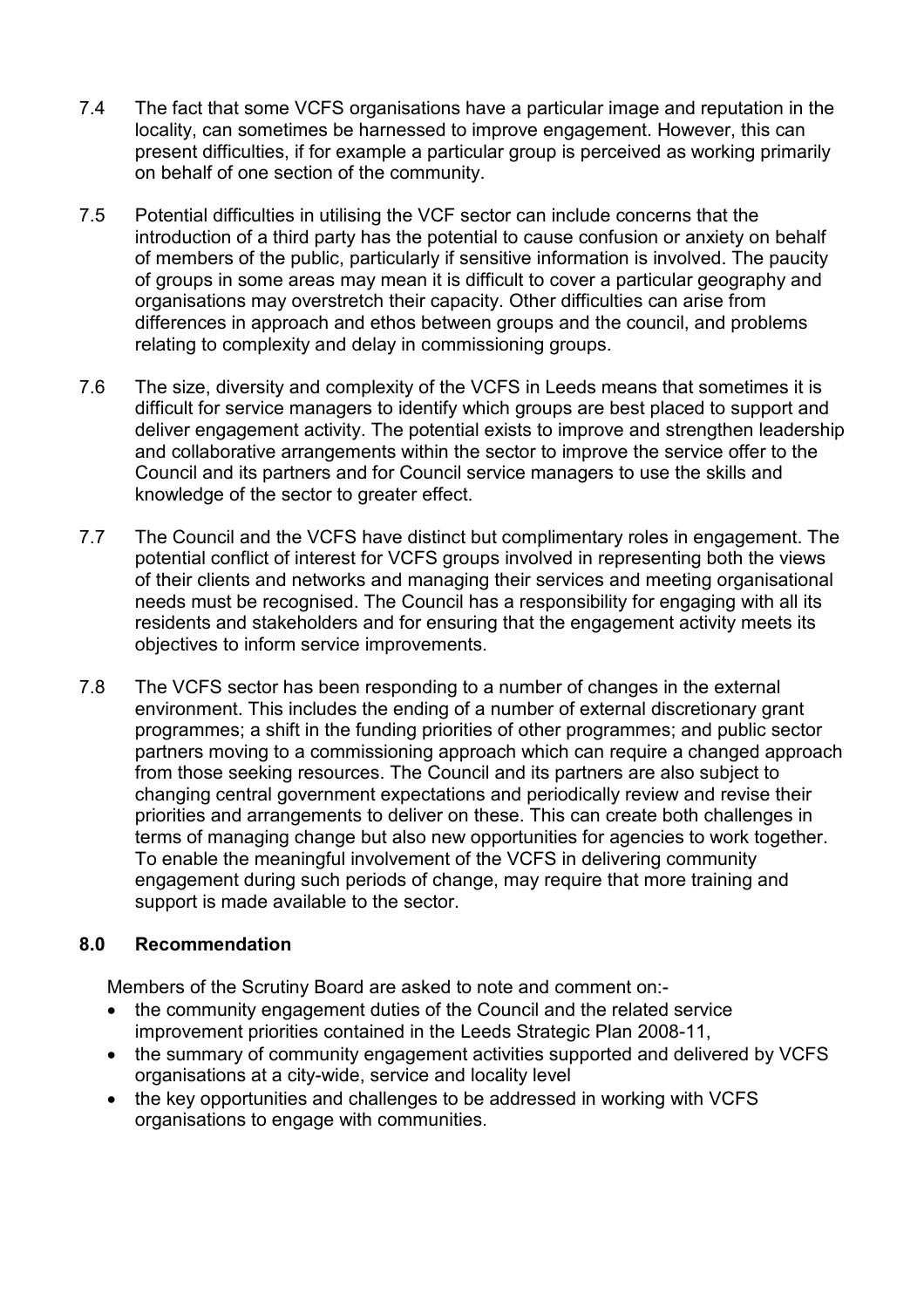# Appendix 1

# VCFS High Level Partnership Group

# Terms of Reference

#### 1. Role and purpose

The VCFS High Level Partnership Group will be a vehicle for developing and securing a consensus approach to policies, strategies and action which will enable the VCF sector to contribute to the delivery of the Leeds Strategic Plan 2008-11. The Group will have a focus on the following service improvement priorities: -

#### Service Improvement Priority Measure

- Enable a robust and vibrant voluntary , community and faith sector to facilitate community activity and directly deliver services
- An increased number of local people engaged in activities to meet community needs and improve the quality of life for local residents
- An increase in the number of people who feel they can influence decisions in their locality
- NI7 Environment for a thriving third sector
- NI 6 Increased number of people participating in regular volunteering
- NI 4 Percentage of people who can feel they can influence decisions in their locality

#### 2. Responsibilities

Developing collaborative approaches to support and work with the VCFS organisations in the City to enable the sector play a full and equal part in the delivery and review of the Leeds Strategic Plan 2008-11

Improving the knowledge and understanding of the VCF Sector and the interface between partner organisations and the sector

Sponsoring debate and discussion with all stakeholders on policy, operational and resourcing issues that impact on the viability of the VCF sector

Contributing to and influencing the service planning and commissioning frameworks of the Leeds Initiative strategy and partnership groups and partner organisations

To work collaboratively on the development of specific policies, strategies and programmes to enable VCF organisations to contribute to identifying service needs, shaping interventions and participating in service delivery and decision-making processes where appropriate

To monitor progress and evaluate the impact of interventions, capture learning and disseminate good practice across service providers and the VCF sector

Responding on behalf of the Leeds Initiative to central Government and regional fora on third sector policy initiatives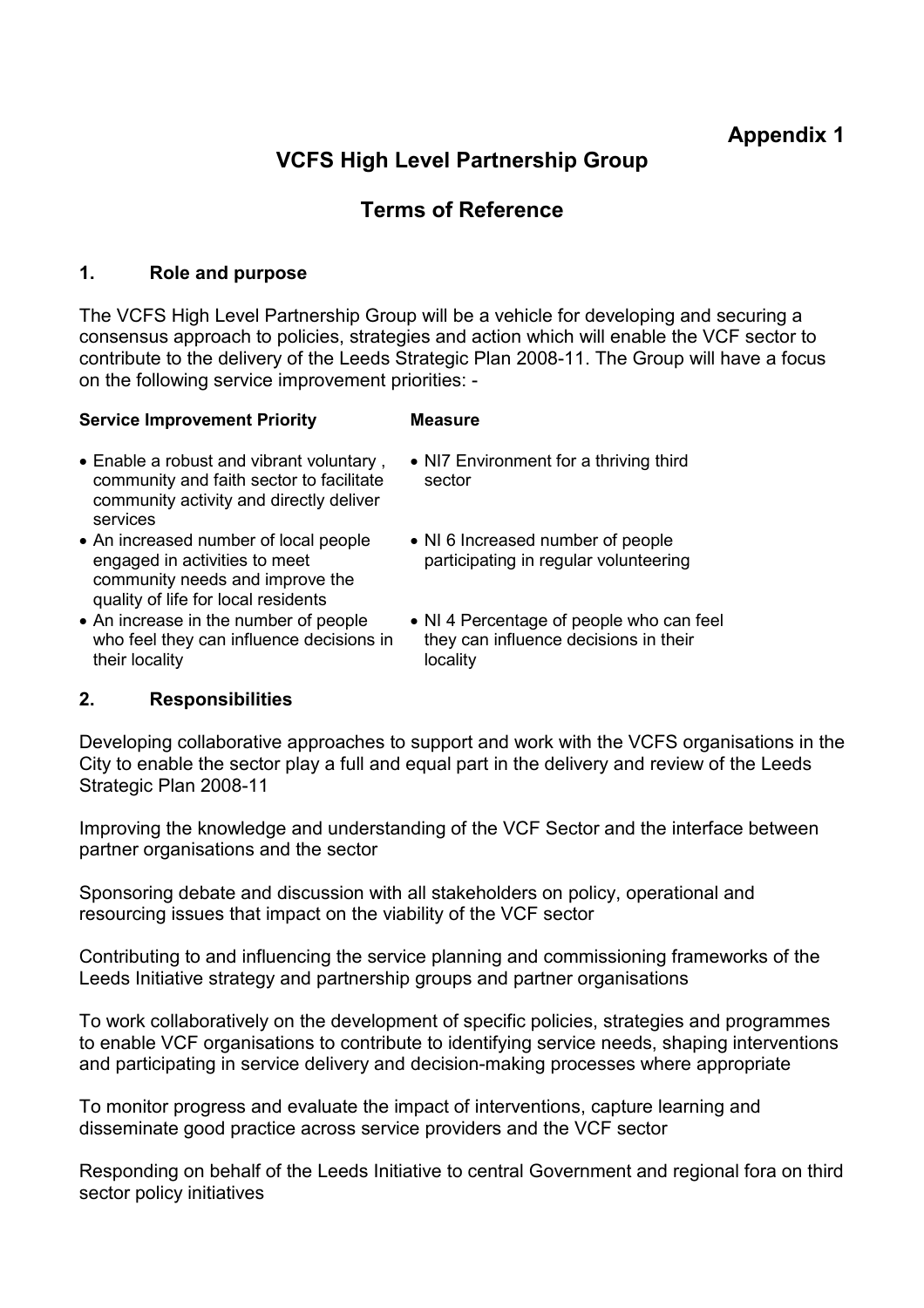## 3. Frequency of meetings

Meetings will be held bi-monthly. A schedule of meetings for the year will be drawn up and circulated.

## 4. Membership:-

- Sandie Keene Director of Adult Social Services (Chair)
- Ian Cameron Director of Public Health
- Rosemary Archer Director of Children's Services
- Mark Milsom Chief Superintendent, West Yorkshire Police
- Richard Norton VCFS Strategy Group
- Richard Jackson VCFS Infrastructure Consortium
- Kathy Kudelnitzky Leeds Initiative
- Lelir Yeung Head of Equality
- Sue Wynne Head of Policy & Planning Regeneration
- Lisa Wright Director of Leeds Voice
- Jane Stageman Senior Policy Manager/ Leeds Area Agreement

Responsibilities of individual representatives are:-

- To attend meetings regularly on an agreed basis
- To consult with relevant staff / networks to inform their contribution to meetings
- To report back through the relevant management structures in their respective organisations
- To share information with relevant staff and networks

## 5. Linkages

The Group will provide oversight and strategic direction to the VCFS Task Group to enable the delivery of its work programme.

The Group will report periodically to the Narrowing the Gap Board on its achievements and forward work programme

The Group will engage with partnership and strategy groups of the Leeds Initiative as appropriate and in particular those with responsibility for commissioning services.

The Group will receive information and intelligence reports from the City Council's VCFS Resources Group to inform future strategy to support the delivery of Leeds Strategic Plan **Outcomes** 

#### 6. Work programme priorities

#### Resourcing

- Establish a shared understanding of commissioning frameworks and approaches employed by partners including the use of terminology relating to contracts, grants and service level agreements.
- Support to increase the capacity of the sector to respond to commissioning opportunities
- Identify new resourcing opportunities to support VCF activity to deliver active citizenship, community empowerment and public services to communities
- Identify opportunities for support other than financial e.g. joint working.
- Compact code of practice review effectiveness and review in light of changes in environment / infrastructure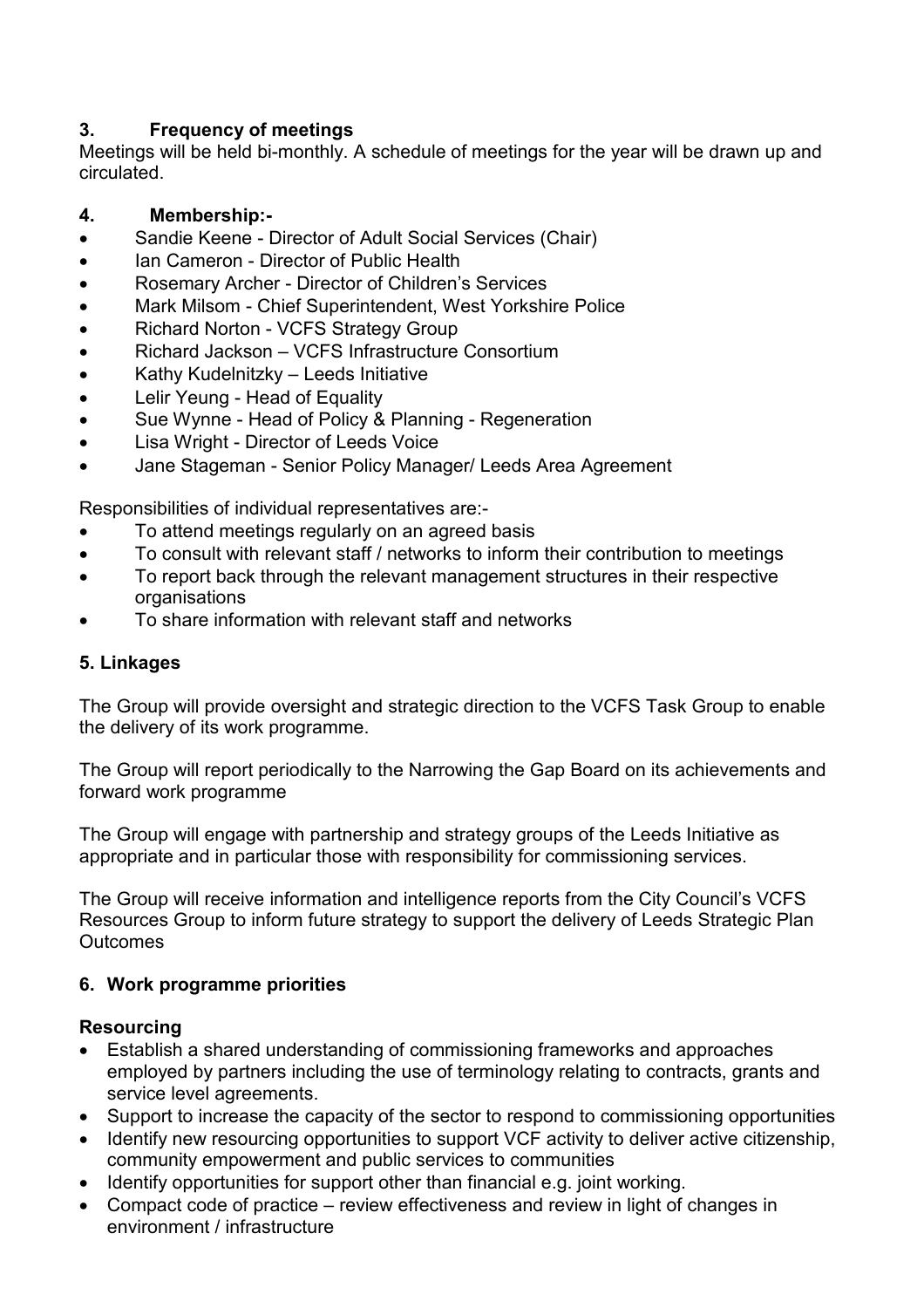## Active Citizenship

- Developing a directory of civic participation opportunities, training and support
- Supporting the recruitment and retention of volunteers
- Sustainable asset transfer and delivery of community benefits development of policy / option appraisal and risk assessment
- Compact code of practice review effectiveness and requirement to update in light of changes in environment / infrastructure

## Community Empowerment

- Map existing key community engagement mechanisms and activities that will contribute to the achievement of NI4
- Identify and disseminate best practice
- Identify new opportunities / challenges to be addressed to contribute to the achievement of NI4
- Identify appropriate shared partnership engagement mechanisms
- Build a shared understanding of residents' perceptions of public service delivery

To be reviewed periodically –6 monthly intervals minimum.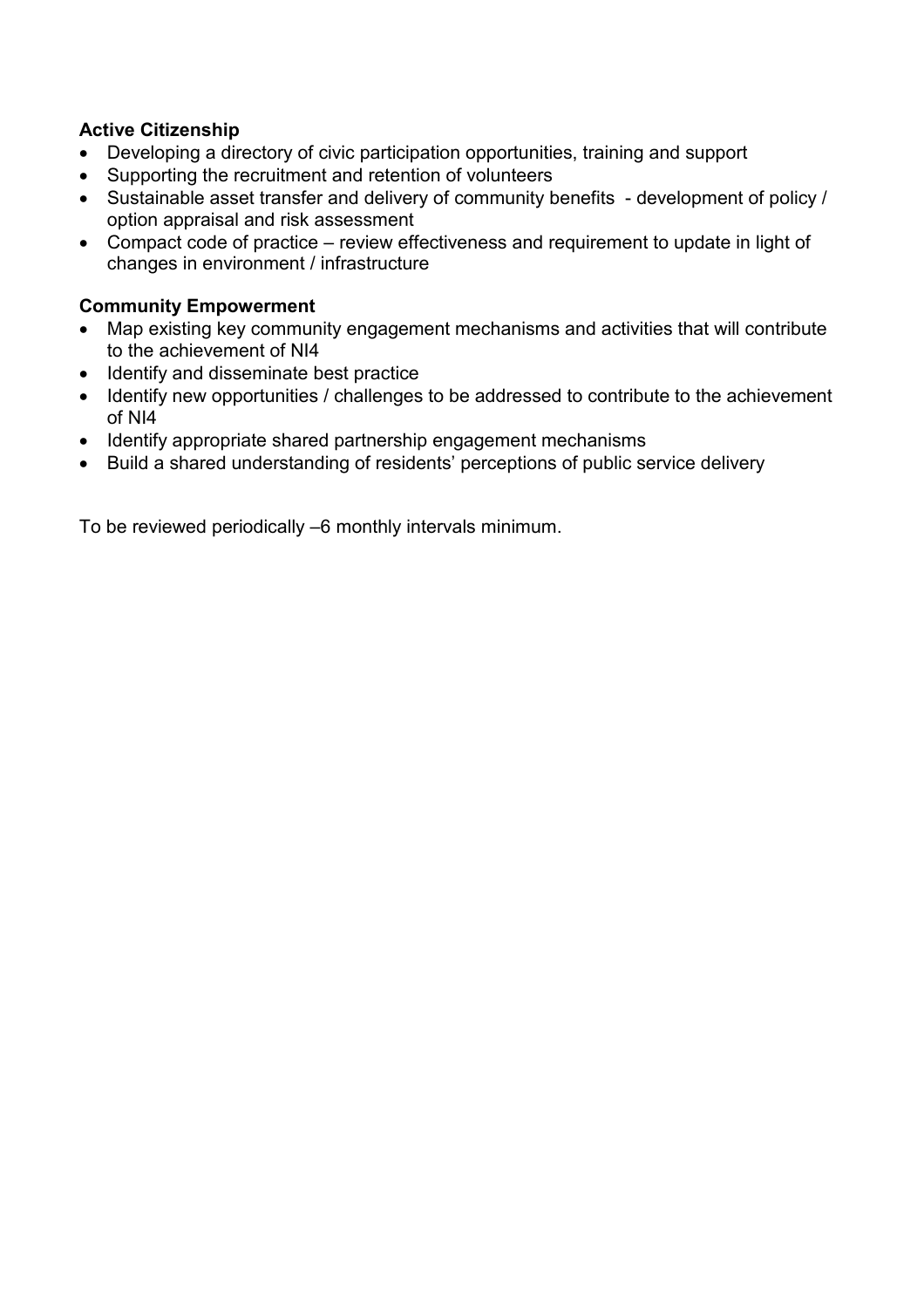## VCFS ENGAGEMENT IN SERVICE BASED ACTIVITY

Leeds City Council's Children's Services and Adult Services provide good examples of effective Service led engagement, delivered in partnership with the voluntary, community and faith sector.

## Children's Services

Children's Services supports the work of Children Leeds, which has developed the Children and Young People's Participation Strategy 2007 in response to a number of initiatives and policies that require organisations to involve children and young people. They include:

- Every Child Matters and the Children Act 2004
- National Service Framework for Children's and Maternity Services 2004
- Youth Matters 2006.

The aims of the strategy are:

- To provide a framework for all organisations across the Children Leeds partnership to assist them in involving children and young people in the design, delivery and review of the services that affect them
- To provide a mechanism for establishing and embedding good participatory practice in Leeds and
- To set out the range of activities underway in Leeds and the support available.

The voluntary, community and faith sector play key roles in developing and delivering the strategy and supporting and enabling children and young people to take active roles in developing and delivering strategy and services in Leeds e.g. Leeds Children and Young People's Plan 2006-2009 places a strong emphasis on developing services and strategies with children, young people and families. A revised plan for 2009-14 is in development. All partners involved in children's services as well as children and young people themselves, will be involved in shaping the plan.

There is an infrastructure which supports the development and implementation of the CYPPS, it includes:

The Strategic Participation Group, which works alongside services to ensure that they involve children and young people. Membership comprises representatives from various statutory and voluntary organisations.

Leeds Participation Team, which is a forum of practitioners who come together to influence and support the work of the strategic participation group. Many of the members are voluntary sector organisations, including:

- BARCA
- The Cupboard
- The Project
- Getaway Girls
- The Market Place
- Youth on Health
- Youth Point
- Young Sexual Health Action Group
- National Children's Homes

Public sector members include:

- Arts and Regeneration
- Education Leeds
- Leeds Careers
- Youth Service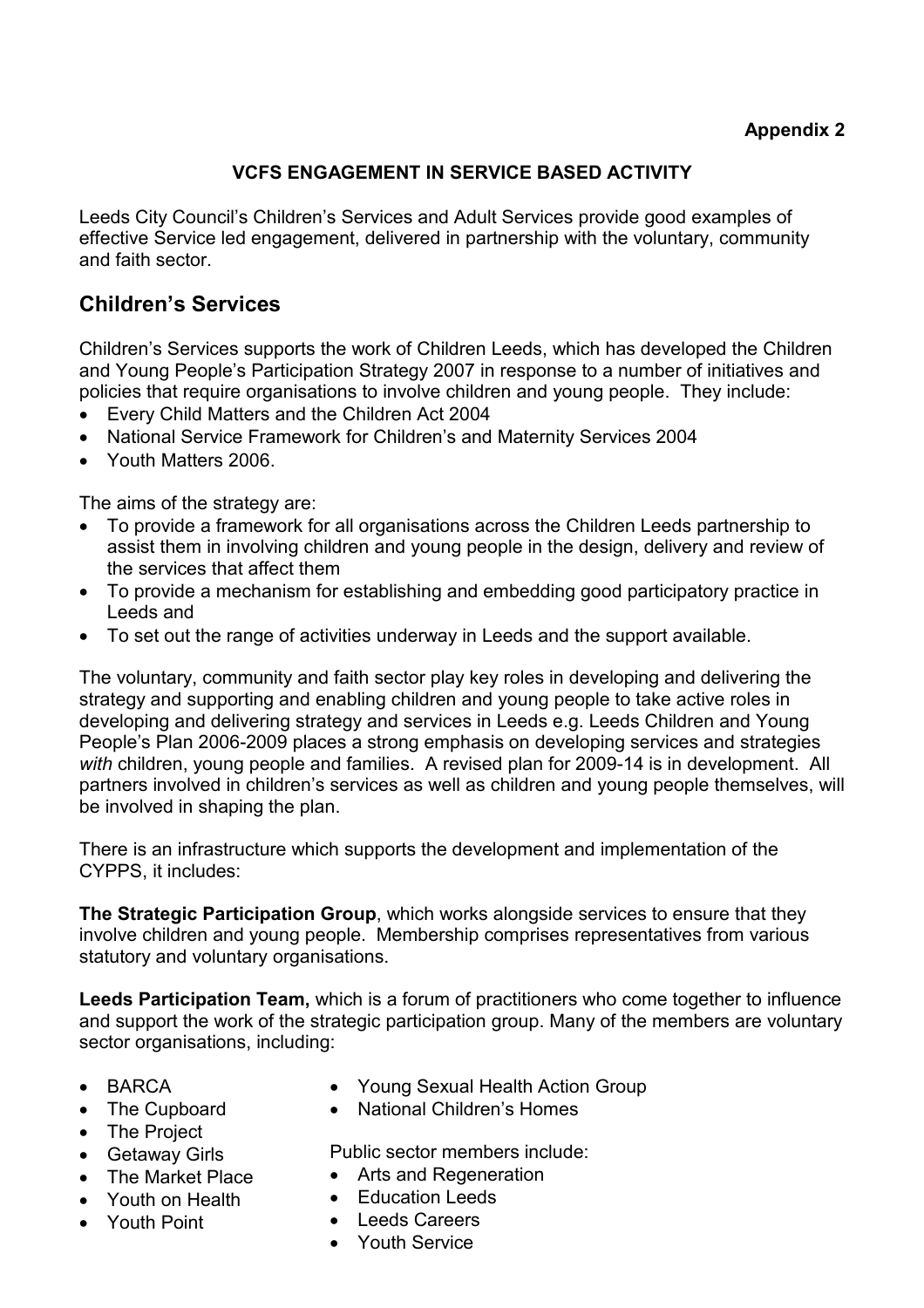The Children and Young People's Participation Strategy has led to the development of some creative and effective approaches to engaging children and young people, examples include:

Youth Point, a voluntary sector member of the Leeds Participation Team, delivers a wide range of services for young people in North West Leeds, including youth arts projects, volunteering projects, information and support. Youth Point's 'Make it Happen' project supports young people to be involved in decision making. They provide young people with information about the participation opportunities available to them such as steering group meetings and youth forums and are supported to access those opportunities.

ROAR (Reach Out and Reconnect) – is a city wide partnership group for children and young people to work at a strategic level in the planning and development of services for children and young people. ROAR is not a fixed group, but a forum that involves many different groups working with children and young people. ROAR is facilitated by The Project (voluntary organisation).

#### Youth Offer: Breeze Youth Promise

Leeds Youth Council (LYC) was consulted in December 2006 about the general principles, expectations and shape of the youth offer. They decided to call it the Breeze Youth Promise and gave the council's youth service a clear steer about what it should look like.

The youth service then consulted 400 service providers through Open Forums in March 2007 based on LYC's steer. It also held a multi agency seminar, attended by 40 people in April 2007, where proposed entitlement statements were devised. The draft entitlement statements were presented to LYC and to Reach Out And Reconnect (ROAR) groups of young people to find out young people's views. LYC and ROAR carried out consultation with 972 young people in summer 2007. This consultation resulted in changes to the entitlement statements proposed by agencies in April.

LYC and ROAR produced a brilliant promotional Breeze Youth Offer DVD and this was shown in numerous settings. For example it was presented to Scrutiny Board and was shown twice in November at the switch on of the Christmas lights event.

LYC and ROAR have continued to work hard on the Breeze Youth Promise and have made further changes which they believe make it a more deliverable and relevant youth offer. Approximately 30 young people have sustained involvement in this.

LYC has merged two of its sub groups, Enjoy and Achieve and Economic Wellbeing, to form a new sub group responsible long term for the Breeze Youth Promise.

The Breeze Youth Promise is finalised but the young people want it to be formally signed off by LYC (very imminent) before it is officially launched. The next stage for the LYC sub group is to agree a communication strategy.

## Adult Social Care

In line with government priorities and strong local tradition, the engagement of the voluntary and community sector plays a key role in the commissioning, design and delivery of services; in promotion of personalised services; and in maintenance of quality. The sector is also a key ally to local statutory organisations in connecting to those who are disadvantaged, socially excluded, or reluctant to access formal statutory services. The overall focus is on health and wellbeing as part of a whole system. New Joint Commissioning arrangements are being set up in which the VCF sector will be fully represented.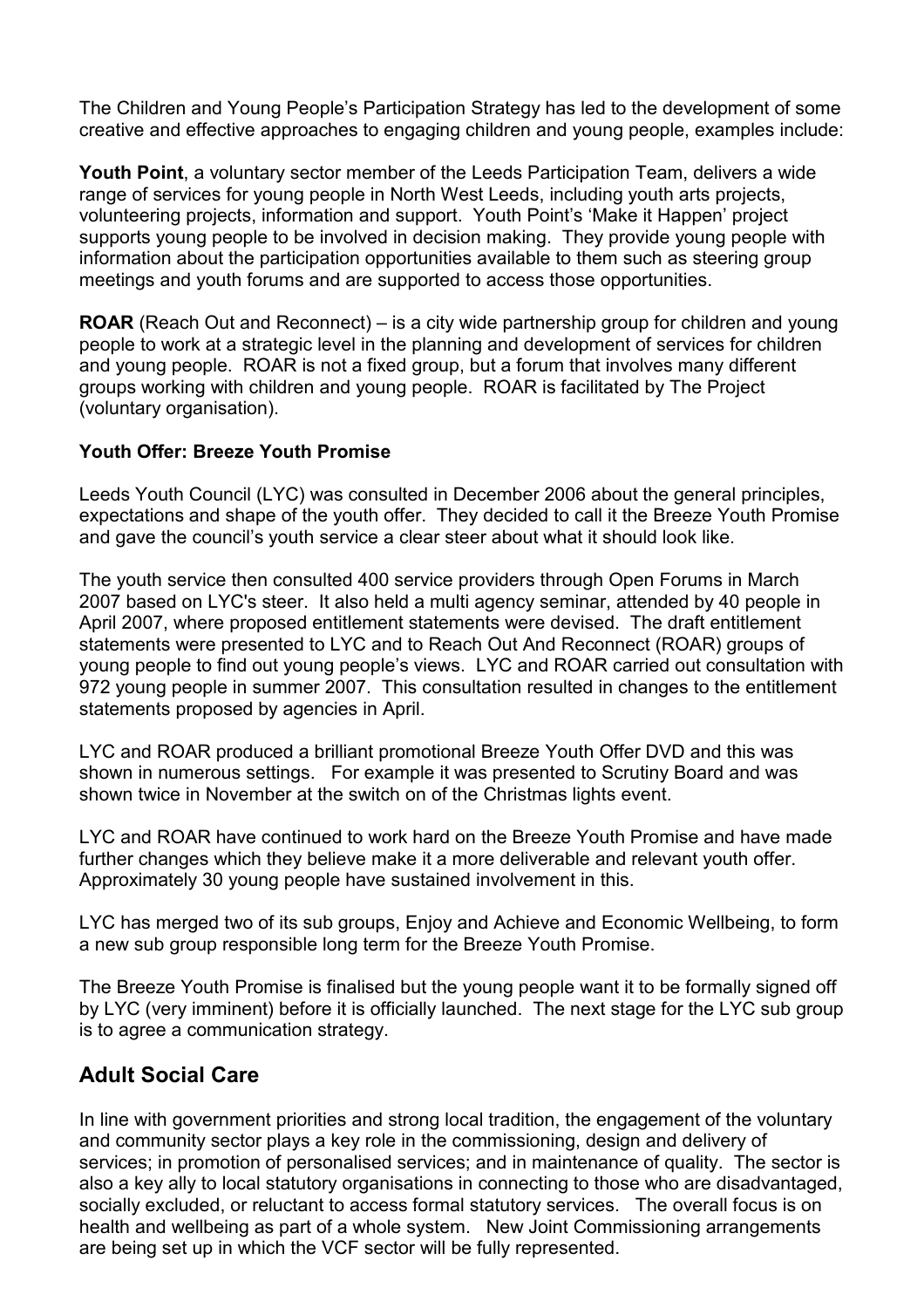Adult Social Care is supporting engagement in a number of different ways:

#### Local Involvement Network (Leeds)

The Local Government and Public Involvement in Health Act 2007 brought an end to Patient and Public Involvement Forums (there were three in Leeds) and the national Commission for Patient and Public Involvement on 31<sup>st</sup> March 2008. The national budget was reassigned by the Department of Health to enable Local Authorities (as required under the Act) to commission an organisation to act as host for a new Local Involvement Network (LINk) in their area. The LINk replaces local PPI forums and also extends to social care.

A procurement exercise has just been completed, led by Adult Social Care, to appoint the host organisation which has involved representatives of the VCF sector as members of both the Project Team and the Procurement Board. This was handled by the VCF sector with great tact because local VCF organisations were potential or actual bidders.

The purpose of the LINk as described in the Act are to:

- promote and support the involvement of people in commissioning, provision and scrutiny of local care services ( "care services" refers to both health and social care)
- enable local people to monitor and review the standard of local care services and report on how they could be improved
- obtain the views of local people about their experience of local care services and their care needs.

The LINk will have powers to visit local health and social care service (with the exception of social care for children) raise issues of concern in relation to health and social care services with statutory organisations, and the right to make representation directly to Scrutiny Board. An especial responsibility of the LINk is to reach people whose voices are seldom heard.

The LINk includes both individuals and VCF organizations; membership / participation are flexible and subject to local decisions about governance.

Local Authorities were charged with making LINk transitional arrangements to ensure that section 221 activities (Local Government and Public Involvement in Health Act 2007) are carried out in the interim period between the dis-establishment of the PPI Forums and the establishment of the LINk. Adult Social Care supported by the local NHS and VCF sector established a LINk Preparatory Group from 1<sup>st</sup> April which has been meeting regularly, with commissioned independent support from the Leeds Older People's Forum.

A Host organisation for Leeds was appointed at the beginning of September (the Shaw Trust) and it is commencing work to establish the LINk on a more formal basis.

It is likely, as the LINk develops, that it will become the source for patient, service user and carer representation on health and social care matters. However VCF representation is likely still to be organised separately, for example through Leeds VOICE.

#### Specialised Involvement Networks

Adult Social Care, working with Leeds PCT and others where appropriate, supports the Leeds Older People's Forum and the Leeds Advocacy Network. It also contributes to the Leeds VOICE Health Forum and the Community Health Development Network.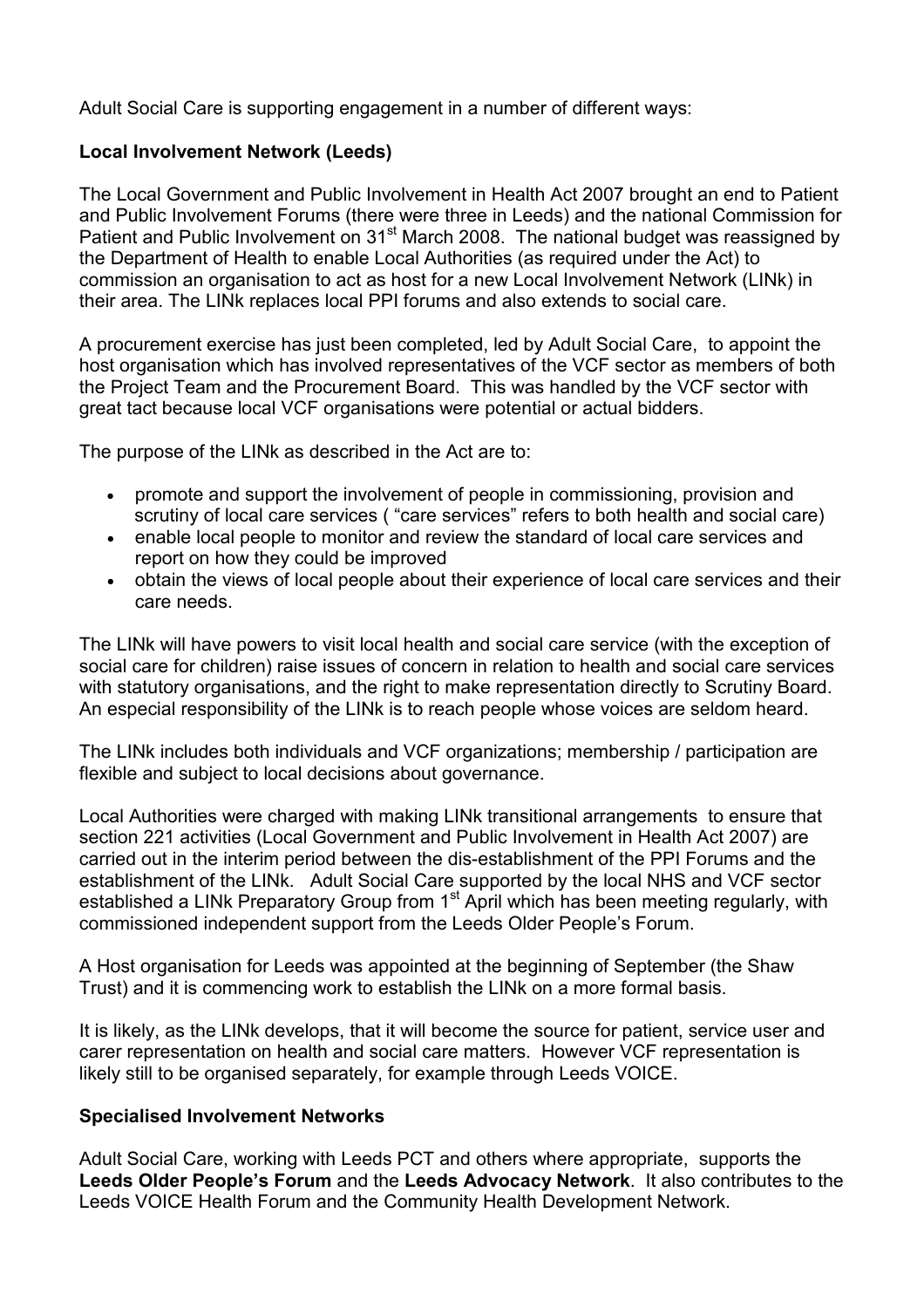## Organisations funded by Adult Social Care to focus on Community Engagement

Adult Social Care Services with the Leeds PCT provide funding to Leeds Involvement Project (a voluntary sector organisation) to develop engagement and involvement with the Service User and Carer communities. Using this funding, Leeds Involvement Project supportsand maintains a number of Service User and Carer led forums that includes the Alliance of Service User and Carers, Black and Minority Ethnic Disabled People's Consultation Group and the Equipment Users Advisory Group. Some groups (e.g. the Alliance of Service User and Carers also receive direct joint funding from Adult Social Care and the PCT).

Additionally, funding is provided through the Leeds Strategic Partnership and Development Team to support three reference groups, the Disability Reference Group, the Older People's Reference Group and the Black and Minority Ethnic Disabled People's Consultation Group.

The Reference Groups and the Forums supported by Leeds Involvement Project are used by Adult Social Care Services, amongst other statutory organisations, to support their engagement and involvement with Service Users and Carers. Additionally, the Forums as they are led by Service Users and Carers, raise their own issues of concern with Council employees and Elected Members.

Examples of their involvement as representatives of these groups are as follows:

- A representative of the Alliance of Service Users and Carers sits on Scrutiny Board (Social Care)
- The Alliance of Service Users and Carers is working with Adult Social Care Commissioning Services and Independent Sector Providers on the quality of service provision – this is a long term arrangement.
- Representatives from each of the Reference Groups sit on the Leeds Strategic Partnership and Development Boards.
- Representatives of the Equipment Users Advisory Groups sits on the Partnership Board
- A representative of the Alliance of Service Users and Carers Chairs the LINk (Local Involvement Network) Preparatory Group.

Adult Social Care also contributes funding to local community health projects such as South Leeds Health for All and Women's Health Matters which have engagement as one of their primary objectives. Local Healthy Living Centres have a similar role.

#### Mental Health

Adult Social Care supports Volition, which is an alliance of voluntary sector organisations that either provide mental health services for or work with people who have mental health needs. It is part of Volition's remit to promote the contribution of the voluntary sector in strategic planning and the development of services. Volition has over 60 members from all areas of the voluntary sector providing services to people in Leeds.

#### The Independent Disability Council (Leeds)

Adult Social Care Services, together with the Corporate Equality Unit have provided support to the development of the Independent Disability Council (Leeds). The IDC(Leeds) is an organisation of disabled people who are committed to the positive and meaningful involvement of disabled people in the development and delivery of public services. It was launched in July 2008 with the intention of seeking to represent the disabled people of Leeds and Organisations of disabled people through peer led representation.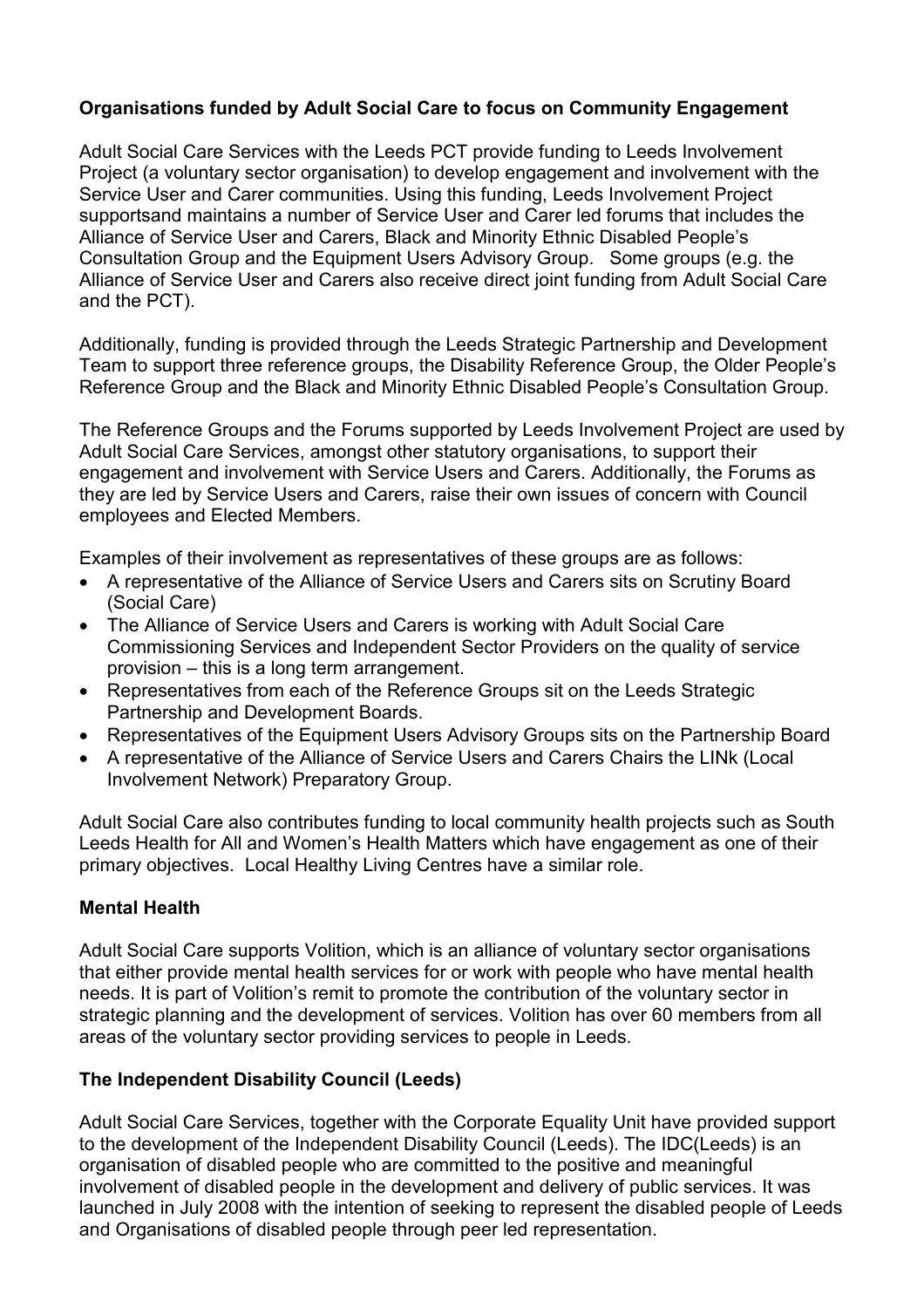#### Service re-design

Adult Social Care services is committed to the involvement of VCF organisations in the redesign of services. The Adult Social Care Business Plan 2008/09 states: "Our vision represents a broad approach to working with partners across the Council, the PCT, and the independent, voluntary, community and faith sectors to ensure the best use of all our resources to improve the wellbeing of the population of Leeds."

All projects and programmes must identify key stakeholders, including VCF organisations, and in many instances, organisations are represented on Project and Programme Boards.

#### Supporting Wellbeing

Adult Social Care is directed towards the 7 Health and Wellbeing outcomes promoted by Government Green and White Papers:

- improved health and emotional well-being;
- improved quality of life;
- making a positive contribution;
- choice and control;
- freedom from discrimination;
- economic well-being; and
- personal dignity.

These objectives cannot be achieved without the engagement of individuals and community groupings at all stages. They also depend not just on the availability of services but more general community wellbeing. A recent report of the Local Wellbeing Project confirms that wellbeing is enhanced through processes of neighbourhood and community engagement / empowerment through

- providing greater opportunities for residents to influence decisions affecting their neighbourhoods
- facilitating regular contact between neighbours
- helping residents gain the confidence to exercise control

Adult Social Care recognises its role in promoting wellbeing in this way and sees the contribution of the VCF sector as being absolutely crucial.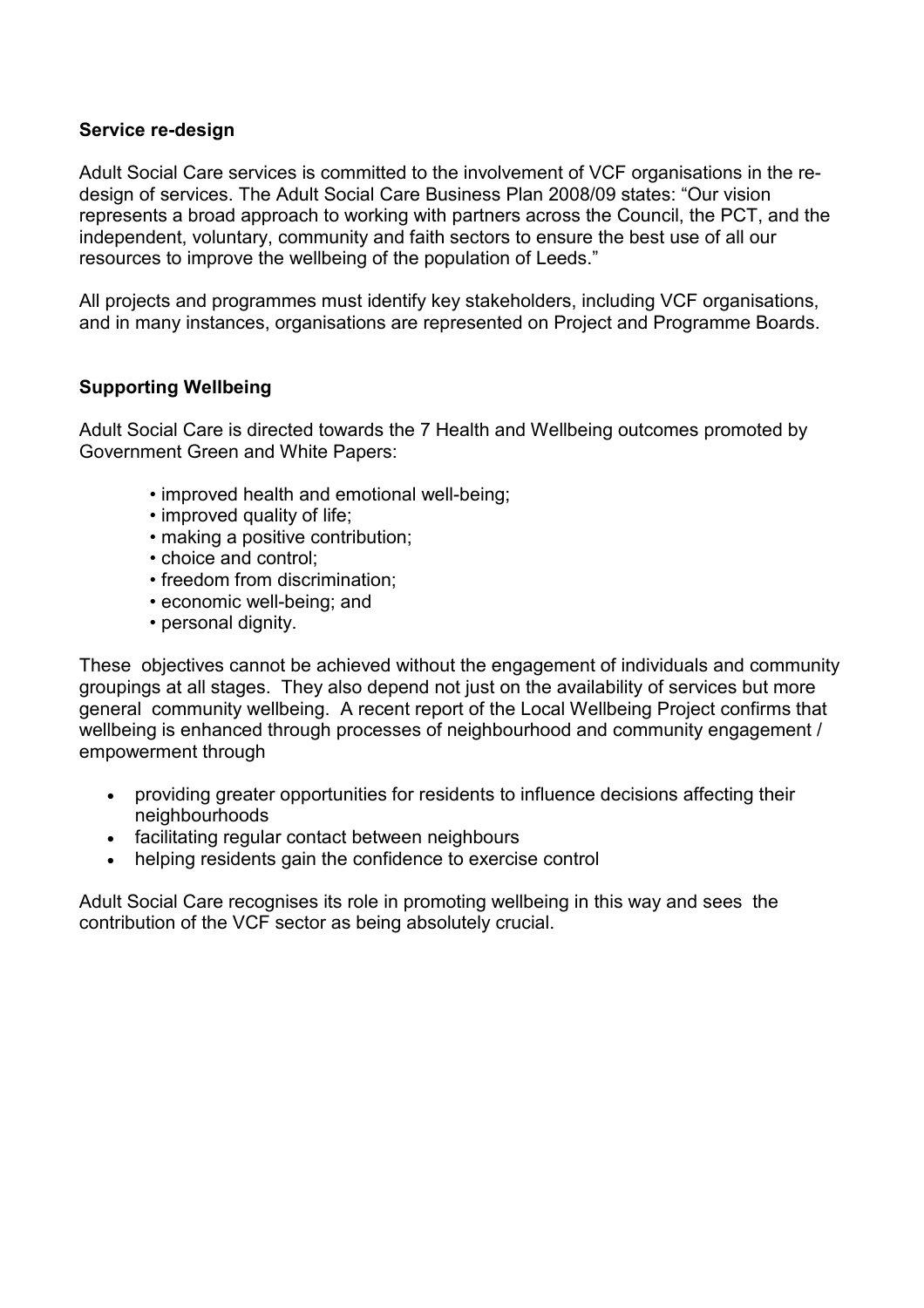# VCFS Involvement in Area Committee Engagement Activity

This appendix presents examples of the way in which area committees in South Leeds have worked with VCF sector organisations to enhance community engagement activity and improve the delivery of services which seek to take advantage of the extensive history that some VCF sector organisations have of positive community relationships. These cover 3 aspects of the relationship of the Area Committees and the VCF sector:-

- The role that the VCF sector plays in brokering community engagement and influencing services.
- The role of the VCF sector in delivering commissioned services.
- The role of the VCF sector in delivering services which contribute to area delivery plan outcomes.

#### The VCF sector in South Leeds

South Leeds has an extensive array of VCF sector organisations. These are distributed throughout the whole area, but exist in either greater numbers, or where they cover the whole area, are more active in the less affluent inner city areas. Many of these organisations, particularly in the faith sector have been in existence for long periods of time, but there are also examples of voluntary based organisations that have been successfully delivering services for tens of years.

This history has been influenced by the relative deprivation of parts of South Leeds and the potential to attract funding. Beeston Hill and Holbeck for example has over the last ten years benefited greatly from funding streams such as the Single Regeneration Budget, Neighbourhood Renewal Funding and European funding. Such funding streams have increased the financial support available for those organisations who are delivering outcomes which accord with the regeneration priorities inherent in the funds objectives.

#### The role of the VCF sector in brokering community engagement and influencing services.

The nature of the VCF sector is both diverse and disparate, and whilst much collaboration takes place there are also elements of competition between organisations. Because of these factors LCC frequently relies on support from VCF umbrella organisations such as Leeds Voice and Voluntary Action Leeds. These organisations have in the past been able to attract various forms of funding to underpin the important role that they play in coordinating. supporting and helping to progress and sustain organisations within the sector. However over the last couple of years such funding has become increasingly scarce.

To ensure that the VCF sector is able to influence and shape policy and planning, Leeds Voice has developed the South Leeds Super Forum. The forum membership is open to all VCF sector organisations operating in South Leeds, and as such has the potential to draw upon and include a large number of local people from a great variety of different backgrounds and interests. Amongst other things the Super Forum elected representatives on to the board and sub groups of the South Leeds District Partnership. The forum met in advance of the meetings of the former District Partnership Board and was able to consult with the membership of individual organisations on the content of Board papers. In this manner the VCF sector was able to contribute in a coordinated manner to the discussions at the Board. With the demise of the District Partnership board the Super Forum will still meet, and coordinate input into the various thematic partnerships that exist in the area.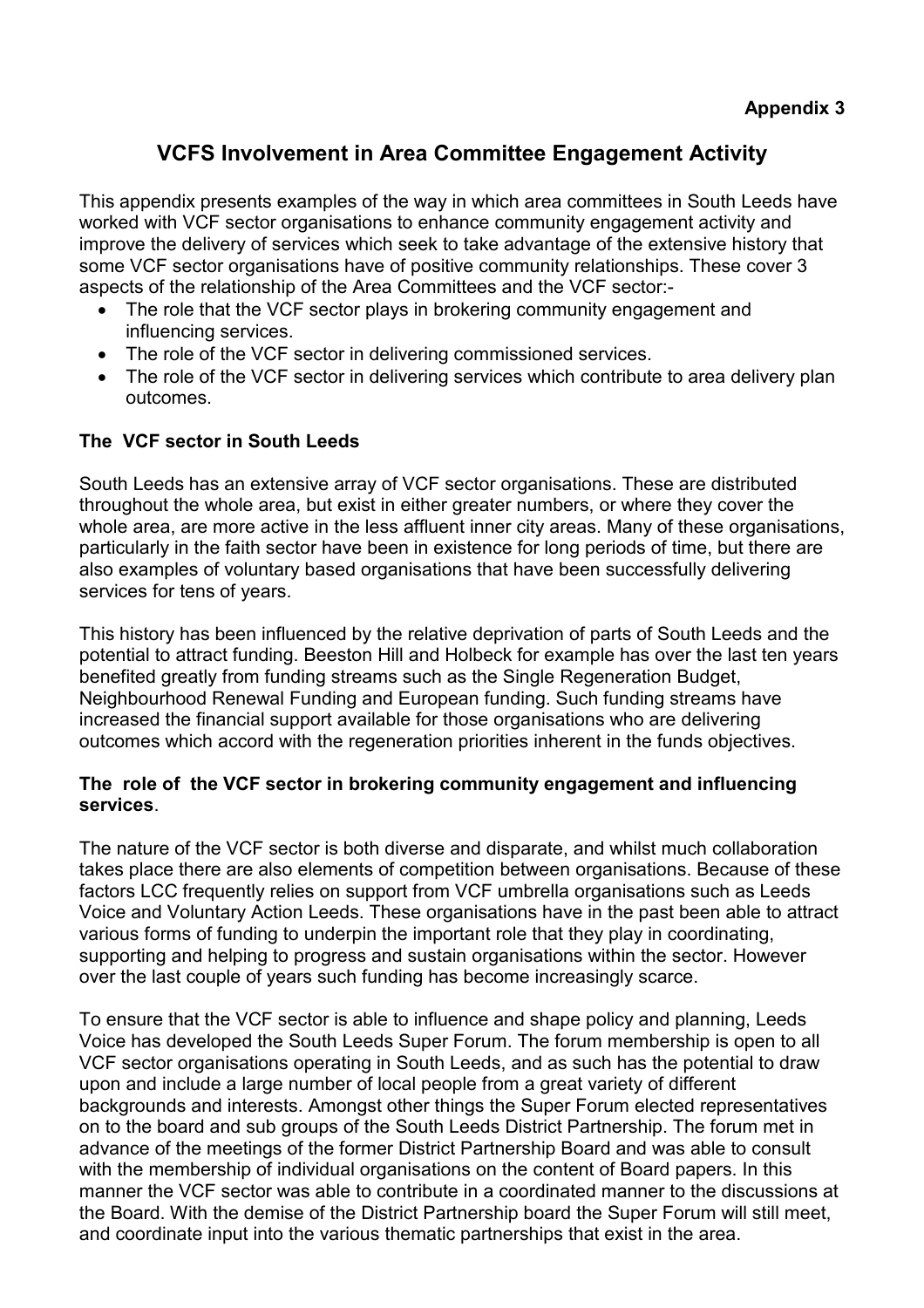As changes take place in the ways in which area committees undertake community consultation it is anticipated that the VCF sector will continue to play a key role in supporting the committees to undertake engagement. Several area committees are making plans to put in place a systematic approach to consulting their communities on the achievement of the Leeds Strategic Plan (LSP) priorities, so far as they are relevant to the area committee area. In South Leeds, this will take the form of a meeting held in advance of the area committee, focusing on one of the key themes from the LSP. The first of these events will take place in September at the Inner South Leeds Area Committee and be led by Children's Services. It is hoped that this will attract a wide audience from the local population and the VCF sector will be supporting both the content of the event and attempts to attract the audience. Whilst we will need to review the effectiveness of this as an approach as we go along, at this point it is intended to hold similar events, albeit with different themes before each of the South Area Committee meetings. This will enable the committees to have an overview of each of the themes of the LSP. On the whole VCF sector organisations involved in this form of activity receive no specific payment from the Area Committees.

In addition to such ongoing activities, The VCF sector also play an important role in assisting with time limited or service specific engagement activity. There are numerous examples of this, however the most ambitious scheme to take place in South Leeds over recent years involved Leeds Voice undertaking participatory appraisal research in 2006. This programme of consultation was designed to influence the priorities and spending profile for the Intensive Neighbourhood Management (INM) programme delivered as part of the Safer Stronger Communities Fund Programme. Local people were trained to lead the consultation and they planned and delivered the project with the assistance of a team of staff from Leeds Voice. The team stood at bus stops, outside shops and schools and many other places to talk to local residents and hear their views. This approach involved over 1,000 people, a full evaluation report was written by Voice which helped to determine the priorities and projects that formed the INM programme which has subsequently been implemented over the last 2 years. The participatory appraisal programme received a national award for good practice in relation to adult learning.

#### The role of the VCF sector in delivering commissioned services.

The South Leeds Area Committees have taken an approach to the use of their well being funding which seeks to commission services in accordance with the priorities identified in their Area Delivery Plans. Such priorities are at least in part based upon a local interpretation of the LSP. Some of these services, for example the mobile youth bus commissioned from St Luke's Cares, and the 'I Love South Leeds' Festival commissioned from Health for All, may be designed to promote engagement amongst other priority outcomes, in these examples reducing anti social behaviour and promoting cohesion. However, there are other examples of the VCF sector delivering commissioned services which primarily focus on engagement activity. For example, South Leeds Area Committees have since 2005, developed small scale action plans designed to improve the most problematical neighbourhoods (Neighbourhood Improvement Plans commonly known as 'nips'). Community development activity takes place, to engage the local community as fully as possible in this work, prior, during and following the conclusion of the nip. In 2006, both South Area Committees agreed funding for one 'Priority Neighbourhood Development Worker' post in each area. Health for All were commissioned to manage the project and employ the workers. The project has been very successful and has since secured 2 further years of funding from the Area Committees. The Development Workers have played a crucial role in the successful implementation of several NIPs as well as supporting 'in bloom' groups, and they provide a useful link between the residents of Leeds, the Council in general and in particular the Area Committees.